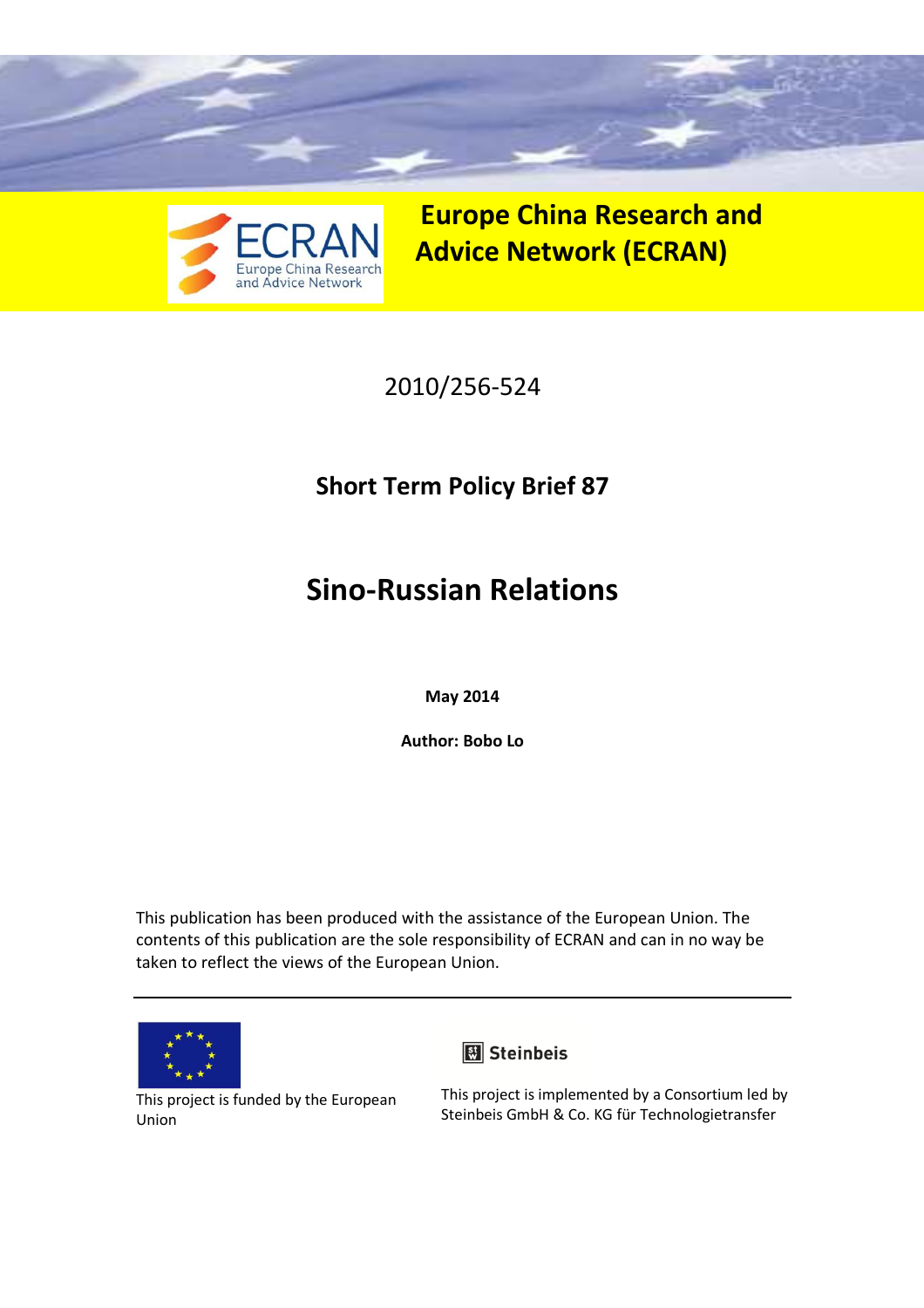#### **Background Briefing: Sino-Russian relations**

#### **Executive summary**

- Sino-Russian relations are more developed than at any time in their history. The two countries coordinate closely on international issues, and bilateral trade has grown significantly. Since Xi Jinping succeeded Hu Jintao at the  $18<sup>th</sup>$  Party Congress, the tempo of relations has picked up.
- The fundamentals of the relationship remain unaltered. Both sides oppose global governance on Western terms and seek to constrain American power. At the same time, they have different visions of a  $21<sup>st</sup>$  century 'multipolar' world order. Whereas Moscow sees itself as an 'equal' and 'independent' center of global power, Beijing's focus is overwhelmingly on the United States, with Russia playing a secondary and supporting role only.
- Strategic trust remains elusive. Their partnership is an axis of convenience, driven by a pragmatic appreciation of the benefits of cooperation rather than a deeper likemindedness.
- Xi's commitment to a more active international role for China could change the dynamic of Sino-Russian partnership. There is already anxiety in Moscow about Beijing's vision of a 'new pattern of Great Power relations' with Washington.
- Economic ties are flourishing, with China now comprising 10 percent of Russia's overseas trade, and boosted by important developments in the energy sector. However, the increasingly asymmetrical character of trade remains a source of concern to Moscow, and a long-term gas deal has yet to be finalized.
- Russia hopes to exploit Sino-American rivalry to improve its chances of acting as a geopolitical 'swing' power. While it worries about the strategic implications of China's rise in the longer term, it is the United States that represents the immediate threat – a perception reinforced by developments in Ukraine.
- Beijing sees Russia less as a counterweight to the United States than as a neighbour with whom it is important to keep on good terms. It aims to secure China's 'strategic rear', but also to preserve geopolitical flexibility. It recognizes that the United States, not Russia, is China's truly indispensable partner.
- Central Asia is the most vulnerable area of Sino-Russian relations. Moscow has become nervous about China's expanding ties with central Asian states. These relations, along with ideas of a 'new Silk Road', represent a major challenge to Russia's influence in the region.
- Developments in Ukraine are likely to have a major impact on the Sino-Russian relationship. In the short to medium term, they make it more likely that Moscow and

IS109 Sino-Russian Relations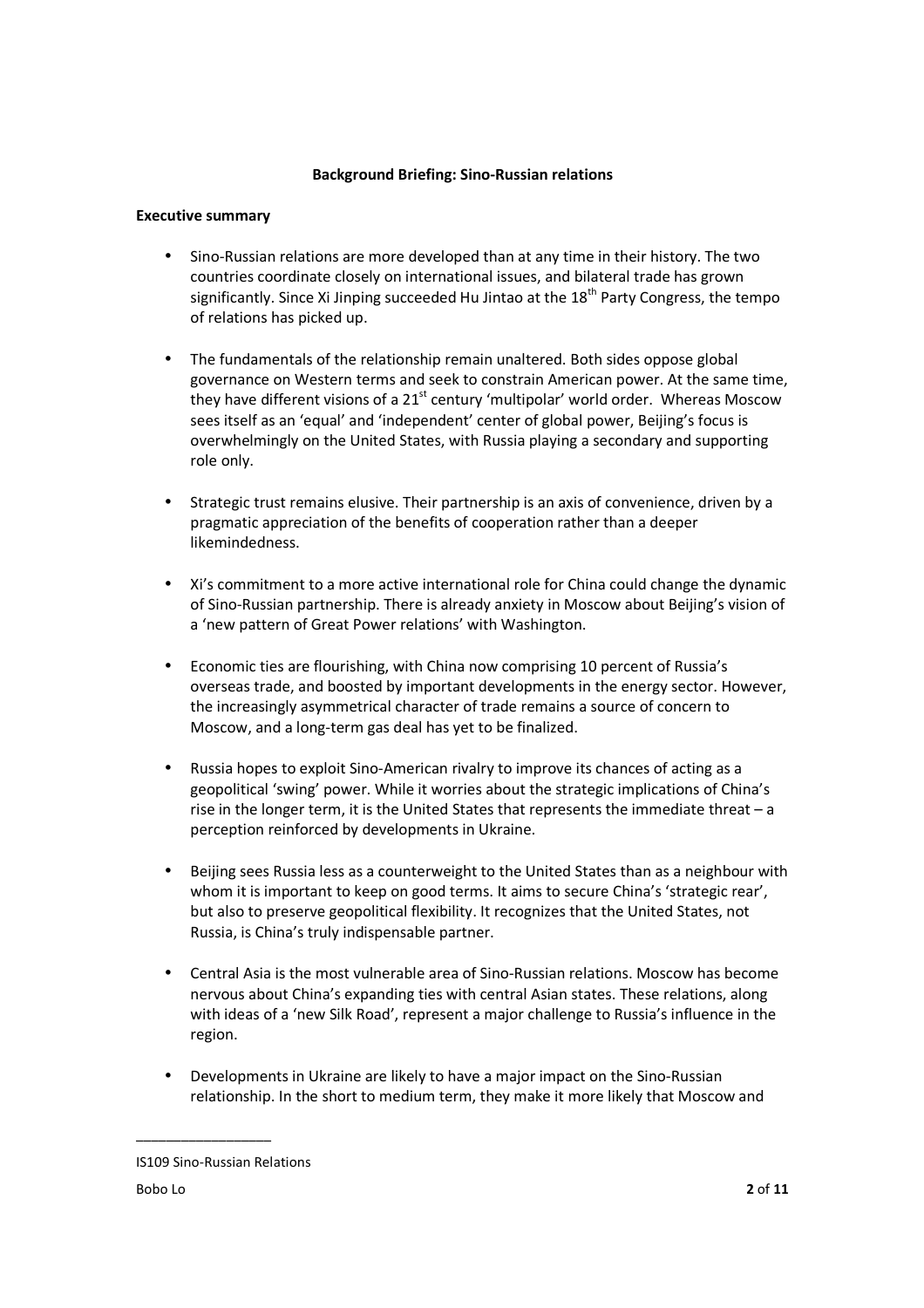Beijing will finalize major gas and arms agreements. They also reinforce the already strong Sinocentric bias in Russia's approach toward Asia.

- Beijing hopes to preserve agreements signed with previous Ukrainian President Yanukovych, although these may have to be renegotiated.
- Recent developments in the Sino-Russian relationship reinforce the need for EU Member States to further reduce their dependence on Russian energy. However, Western policy-makers should not panic in the face of apparent 'convergence' between Moscow and Beijing. Ultimately, this is an opportunistic relationship rather than a genuine strategic partnership.

#### **Introduction: overall state of the relationship**

The fundamentals of the Sino-Russian relationship remain unaltered. Moscow and Beijing continue to attach high priority to their 'strategic partnership'; the economic relationship is expanding; and both sides oppose Western conceptions of global governance and seek to constrain American power. At the same time, they have different visions of a 'multipolar' world order. Whereas Russia sees itself as an 'independent' center of global power, China sees Russia as a prickly neighbor with an inflated sense of strategic self-worth, and which has failed to adapt to  $21<sup>st</sup>$  century challenges, such as modernization.

Strategic trust remains elusive. Their partnership is an axis of convenience, driven by a pragmatic appreciation of the benefits of cooperation rather than a deeper likemindedness. Moscow worries about China's growing assertiveness in East Asia, the displacement of Russian influence from Central Asia, and the emergence of a China-centered or G-2 world in which Russia would play a subordinate role. It is also anxious about the growing asymmetry of the bilateral relationship, and the extent to which Russia now depends on China, both within Asia and in the international system more generally.

Beijing has noted Putin's increasingly confrontational approach towards the West. Although it is concerned about the potential for destabilization of the international system, it recognizes that China may benefit as a result of Putin's excesses over Ukraine. Against the background of sharply deteriorating relations between Russia and the West, the Kremlin is more likely to comply with Chinese objectives in the Asia-Pacific region, Central Asia, and energy cooperation.

The limitations of the so-called 'strategic partnership' mean, paradoxically, that it is quite resilient. Expectations are not excessive, especially in Beijing, and differences are consequently manageable. Recent events in Syria, Iran, and Ukraine will reinforce Moscow's already strongly Sinocentric bias in Asia. However, a broader Sino-Russian convergence is improbable, given Xi's commitment to domestic modernization, strategic flexibility, and a 'new pattern of great power relations' with the United States.

IS109 Sino-Russian Relations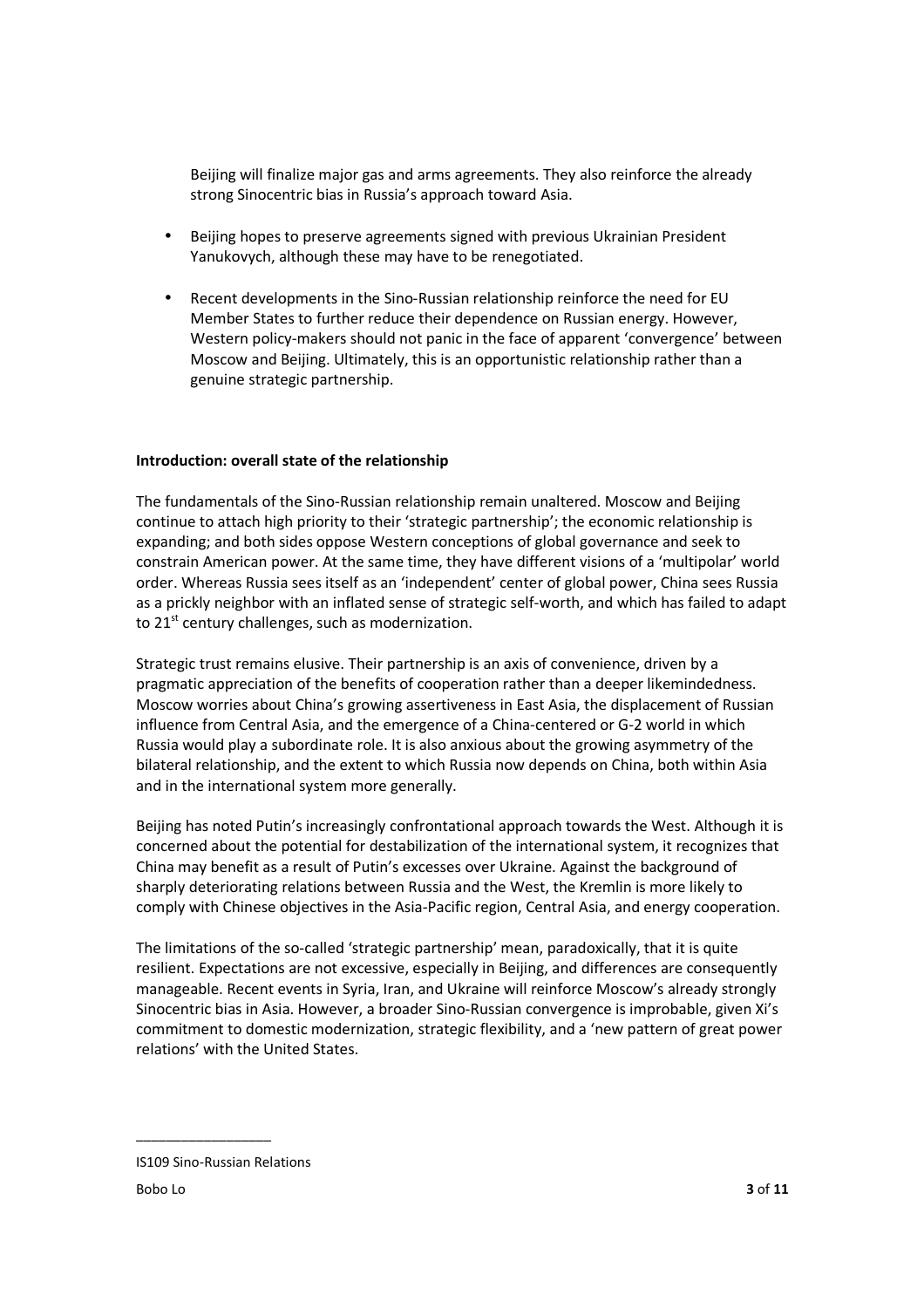#### **Political interaction**

On the face of things, the political relationship has never been better. Since Xi Jinping succeeded Hu Jintao at the 18<sup>th</sup> Party Congress, the tempo of relations has picked up. Xi and Putin have met frequently and cordially, most recently in the margins of the Sochi Olympics, and there are several more meetings planned over the next few months – at the G-20, BRICS, and APEC summits, as well as Putin's official visit to China in May. Moscow and Beijing continue to work closely and effectively in the UN Security Council, and they share broadly similar views on many international issues, including the conflict in Syria, opposition to grassroots democratic movements and Western humanitarian intervention, and a strong attachment to so-called 'informational security' (involving tighter controls on new as well as traditional media). Additionally, the Snowden affair highlighted an unusual degree of collusion between security and intelligence agencies, even if this has been somewhat overblown. (Russia-West cooperation on such matters is considerably more advanced.) The nature of Sino-Russian interaction also suits both sides. In playing the lead role on larger international issues Putin is able to showcase Russia as an 'indispensable' player on the global stage. Conversely, China's more discreet approach has allowed it to minimize awkward entanglements and limit reputational damage.

However, the sustainability of this arrangement is in question. Until now, the assertiveness of Chinese foreign policy has been directed at regional priorities in East Asia. There have been moves to extend China's global reach, but outside the economic sphere these have been halfhearted. It has played no active role over Syria; it has resisted attempts to draw it into the strategic disarmament process; and it approaches economic rebalancing and global trade issues from a narrowly self-interested rather than global governance perspective.

Under Xi, there are signs of China wanting to play a more active international role. If this happens, it could change the whole dynamic of Sino-Russian accommodation. A more independent Chinese line on Syria and Iran would raise concerns in Moscow. More seriously still, Beijing's vision of a 'new pattern of Great Power relations' with Washington raises the specter of a 'G2-plus' arrangement whereby Russia is relegated to a secondary position.

For the time being, this vision remains somewhat speculative. Moscow remains confident that Beijing is committed to the 'strategic partnership', especially given its confrontation with Tokyo and anxieties about US 'rebalancing' toward Asia. But it would be unwise to underestimate the potential for rising tensions, as Putin retreats ever further into a siege mentality, and Xi becomes increasingly confident – and assertive – about China's chances in the world.

#### **Economic ties**

Economic ties are flourishing. China now comprises about 10 percent (USD 87 billion in 2012) of Russia's total overseas trade, and this percentage is set to rise following the Rosneft-CNPC oil supply agreement. This 25-year agreement envisages doubling the volume of Russian oil exports to China, reaching 31 million tonnes a year by 2018. If fully implemented, it will increase Russia's share of Chinese oil imports (9 percent in 2013). More significant still may be the decision to invite the Chinese into joint enterprises in the Arctic and the Russian Far East. This represents an

IS109 Sino-Russian Relations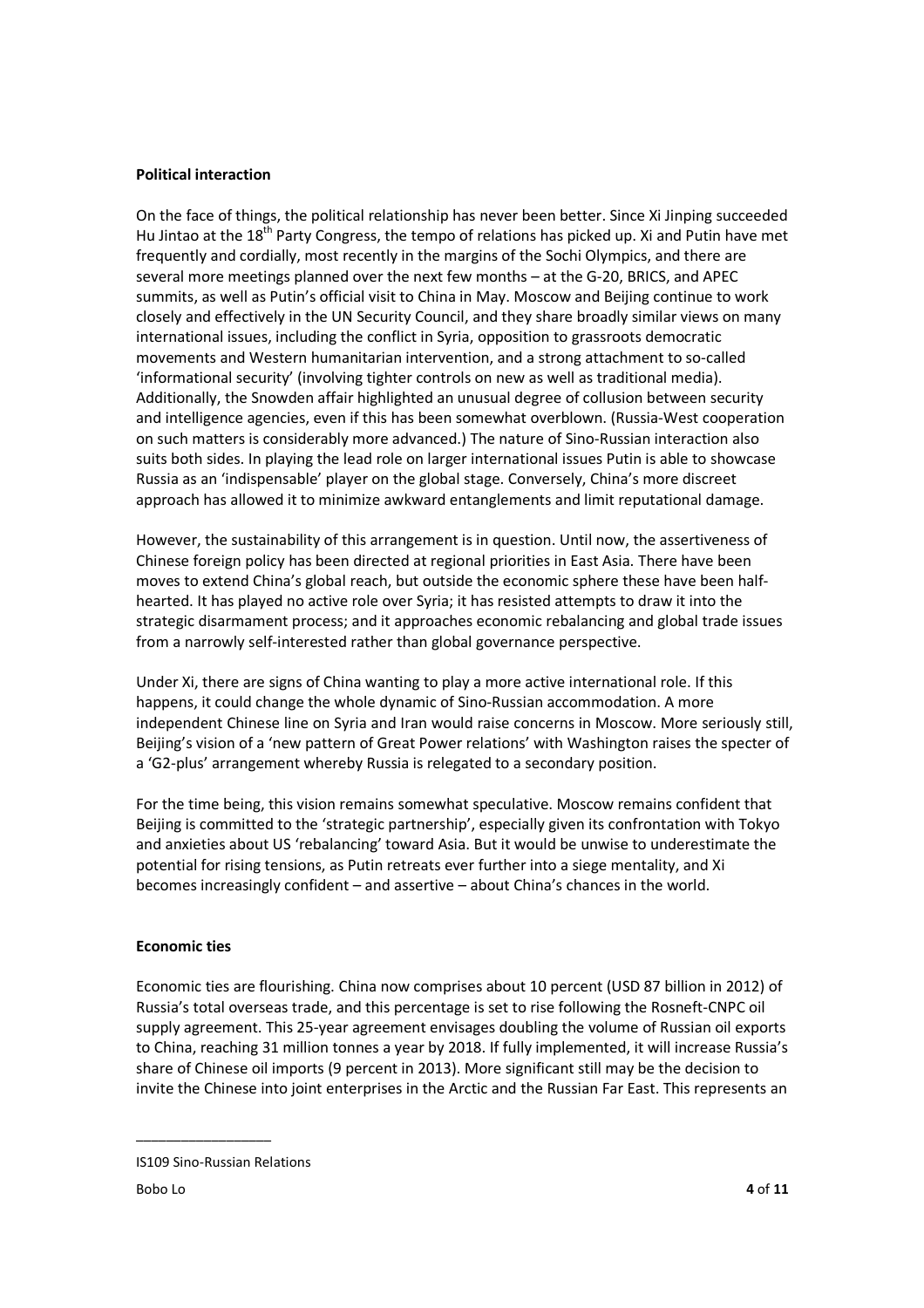important shift, suggesting that Moscow has become less paranoid about large-scale Chinese participation in 'strategic' industries such as energy.

But the picture is not all rosy. Putin and other senior Russian figures are sensitive to the increasingly 'unbalanced' character of economic cooperation, which resembles China's ties with developing countries in Africa and Latin America. Even in the relatively successful area of energy, there are major problems, notably the impasse between Gazprom and CNPC over a long-term supply agreement. The main problem continues to be price. But there are other issues as well. Gazprom is unwilling, at this stage at least, to allow the Chinese to acquire equity in upstream development. In adhering to this inflexible – and unrealistic – stance, its approach differs not only from that of Rosneft, but also the private gas company Novatek, which recently sold CNPC a 20 percent stake in its Yamal LNG project.

Ordinary logic would suggest that it is only a matter of time before the two sides finalize a deal. Over the past decade, Moscow and Beijing have concluded seven framework agreements and Memorandums of Understanding. Meanwhile, the window of opportunity is closing fast. Russia has already lost ground to the Central Asians (Turkmenistan, in particular), while the Chinese are building more LNG terminals, developing their own shale gas reserves (estimated to be the largest in the world), and building up renewables, especially hydroelectric power.

There is speculation that a final agreement could be signed during Putin's May visit to Beijing or shortly after. But there have been many false alarms in the past, and it would be unwise to assume anything. That said, two factors improve the chances of an agreement. The first is that Moscow has overcome (in part) an important psychological hurdle by allowing the Chinese into major energy projects elsewhere. The second is that the crisis in Russia's relations with the West will make Putin more anxious to conclude a deal in order to leverage (and 'punish') Ukraine and the EU, and reassert Russia's 'independence' and defiance of Western sanctions.

#### **Military cooperation**

After a lengthy hiatus, Russia and China appear to be closing on a major arms deal, involving the sale of 24 Su-35s and 4 Lada-class submarines. Rosoboronexport has suggested that the agreement could be concluded some time in 2014, although it is unclear whether this will happen. The arguments for and against Russian arms sales to China have not changed. On the one hand, arms sales would reinforce the 'strategic partnership', support the Russian militaryindustrial complex, and finance the provision of modern equipment for Russia's armed forces. The PLA is also keen to buy, given its weaknesses in key areas such as avionics, and lack of alternative suppliers (as a result of the EU and US arms embargo).

On the other hand, for Moscow, arms sales to China remains a sensitive issue. There are continuing concerns about Chinese reverse-engineering and intellectual property theft, as well as competition in third-country markets. The Russian military is wary about the build-up and modernization of the PLA. And the Kremlin wishes to maximize Russia's commercial and geopolitical options in Asia by selling to countries such as India (its largest customer), Vietnam and Malaysia.

IS109 Sino-Russian Relations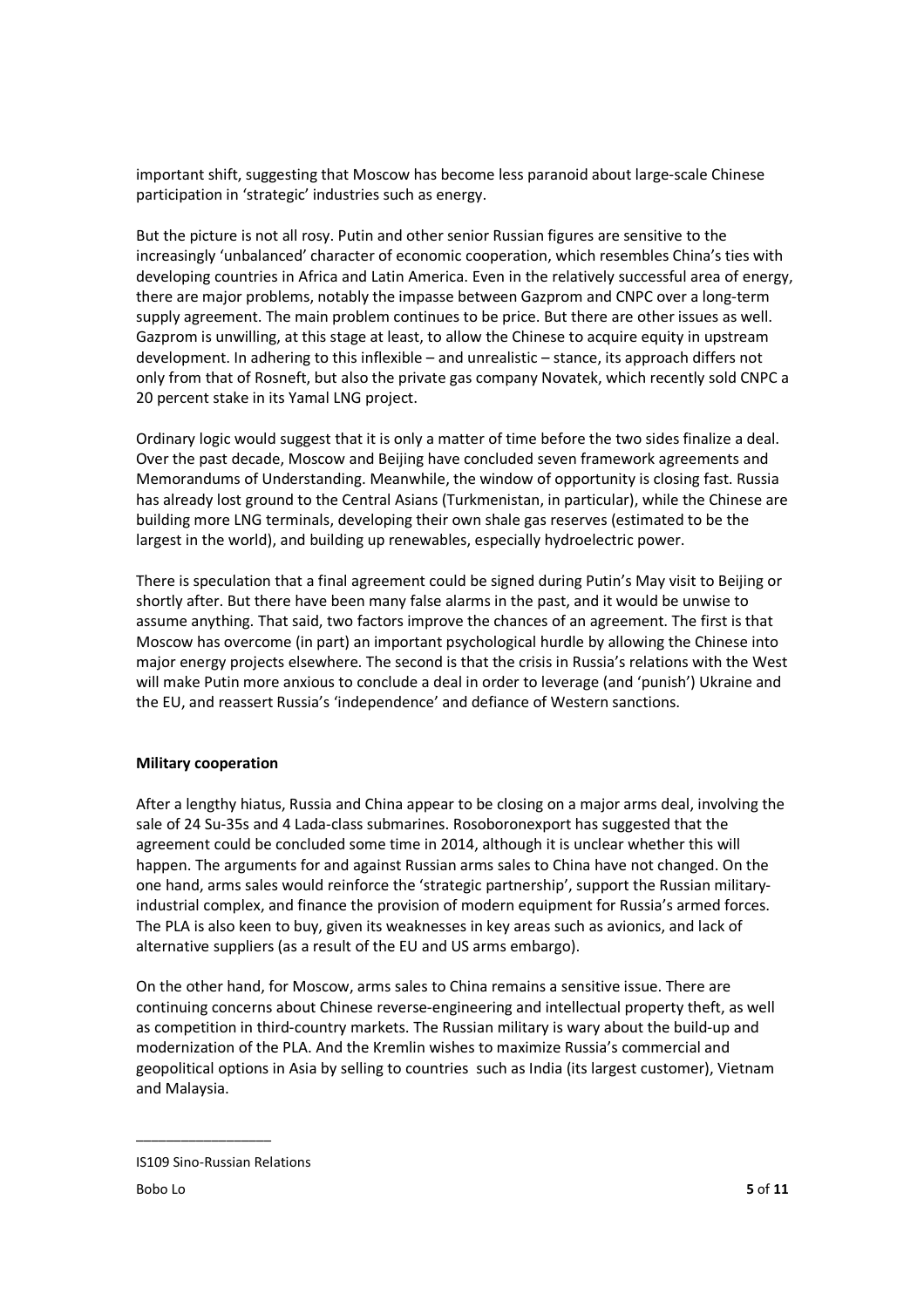The picture on military-to-military cooperation is mixed. There have been important joint exercises over the past 18 months, such as *Joint Sea 2013* and *Peace Mission 2013*. The former involved the largest deployment of Chinese naval forces in any exercise outside China. *Peace Mission 2013*, which took place within the SCO framework, was the most substantial exercise in that series. However, military cooperation continues to be constrained by mistrust, especially on the Russian side. Its forces have been engaged in exercises where the Chinese have been effectively excluded, namely, RIMPAC 2012. More significantly, in July 2013 the Ministry of Defense initiated the largest exercise in post-Soviet history, involving 160,000 soldiers, 1,000 tanks, 130 aircraft, and 70 vessels. The location of this exercise in the Eastern Military District indicates that Russia continues to see China as a potential long-term military threat.

Another important issue is Moscow's tough stance on strategic disarmament. It has indicated that it will not entertain any further reductions unless negotiations are 'multilateralized' to include China and other nuclear weapons states (UK, France). The 'China factor' is also highly influential in determining the Russian government's position on tactical, 'battlefield' nukes. Although Moscow has left open the possibility of parlaying these for (improbable) US concessions on missile defense, such weapons are regarded as critical to the effective defense of Eastern Siberia and the Russian Far East.

#### **Geopolitical balancing**

Russia strives to be the 'swing power' between the United States and China at the global level, and between China and Japan in East Asia. In pursuing this vision, the Kremlin operates on a number of assumptions:

- a good relationship with Beijing is not only vital to national security, but also integral to a multipolar world order (or 'polycentric system of international relations') on Russian terms;
- China is the only plausible counterweight to US primacy in the international system. At the same time, an excessively strong China is bad for Russia. Moscow has no interest in one hegemon being replaced by another;
- Russia should maximize its influence by playing on the uncertainties and anxieties of other major players. That said, it is more important to constrain the United States globally than to counter Chinese power in Asia. The Ukrainian revolution has reinforced the view that the United States and, to a lesser extent, Europe, pose a 'clear and present danger' to Russian geopolitical interests;
- Moscow cannot rely on Chinese good intentions in the Asia-Pacific, and must look to develop other regional partnerships. However, it needs to avoid any suggestion of conspiring in a policy of anti-Chinese containment. Other Asian countries (Japan, India, Vietnam, South Korea) may dilute Chinese power, but they will never be able to counterbalance it entirely;

IS109 Sino-Russian Relations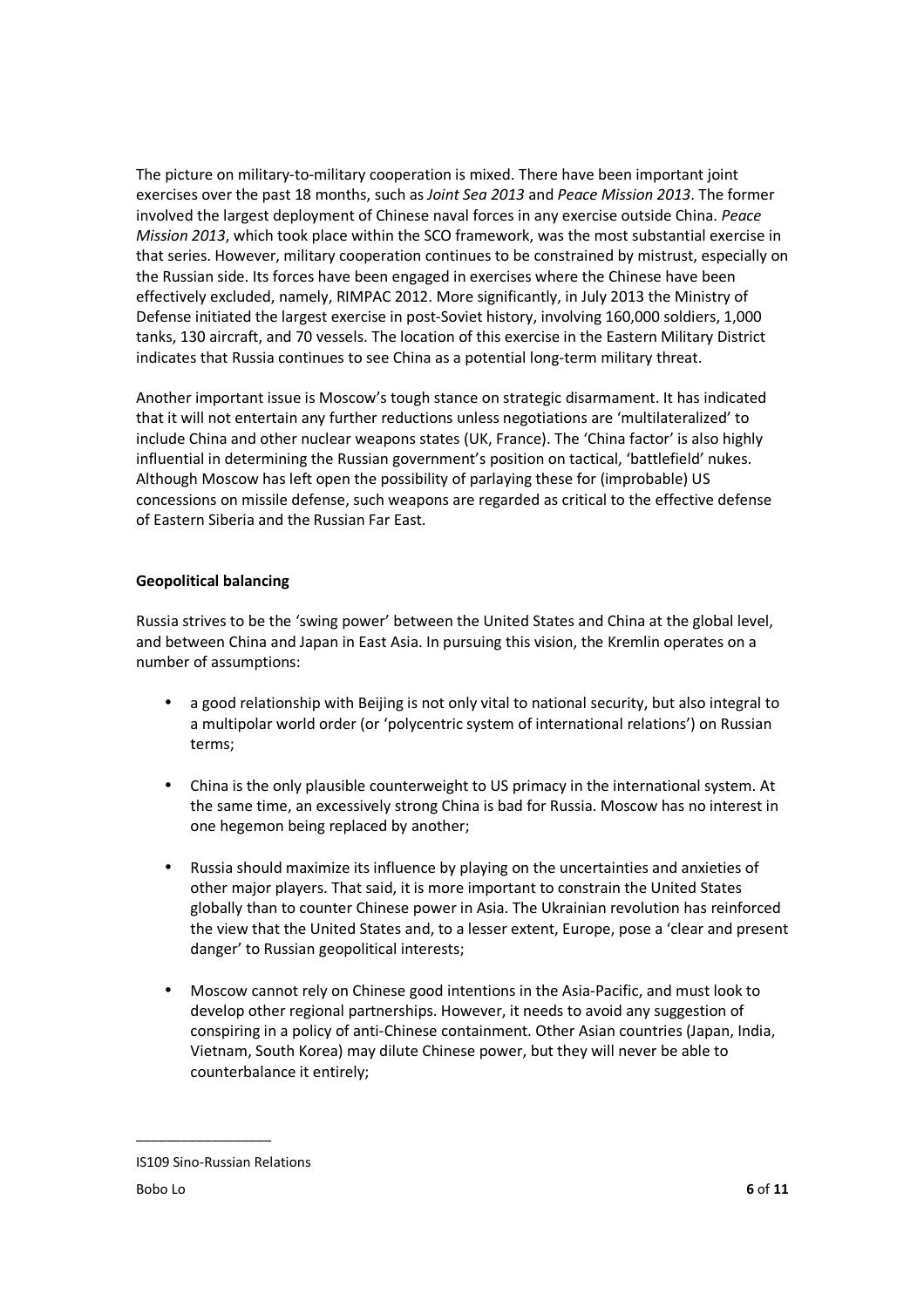• in the event of Sino-American (or Sino-Japanese) open confrontation, Russia should adhere to neutral position and stay well away from trouble.

Beijing regards Russia less as a counterweight to the United States than as a neighbour with whom it is important to keep on good terms. Its priorities are:

- to secure its 'strategic rear' so that it can concentrate on domestic modernization and on more pressing foreign policy concerns, such as its relationship with the United States, its increasingly difficult interaction with Japan; and broader geopolitical shifts in the Asia-Pacific region, such as the Obama 'pivot';
- to achieve a degree of geopolitical comfort at a time of escalating tensions and uncertainties about the security environment in the Asia-Pacific. A good relationship with Russia also gives China the space to promote its economic and, over time, political and security interests in Central Asia;
- to avoid over-committing strategically to Moscow. Notwithstanding the expansion of Sino-Russian partnership, this is dwarfed by China's all-encompassing interaction with the United States, its one truly indispensable partner. Economically, too, it is more important to engage productively with the EU (its largest trading partner) and Asian countries than to expand energy ties with Russia, for whom there are always alternatives.

#### *Central Asia*

Central Asia is the most vulnerable area of Sino-Russian relations. Previously, Moscow and Beijing had reached a rough accommodation that recognized Russian primacy in the region, but allowed China considerable scope to advance its economic interests, particularly in energy. This arrangement is now fraying. Moscow has become nervous about the rapid development of China's ties with key central Asian states, such as Kazakhstan, Uzbekistan, and Turkmenistan, especially following Xi Jinping's four-nation tour of Central Asia in September 2013.

It is evident that Beijing is branching out from economic interests to establishing a more multidimensional presence. Ideas of a 'new Silk Road' point to a new level of strategic ambition that could transform the environment in Central Asia (and Eurasia more broadly) and severely undercut Russian influence. Crucially, whereas Central Asia was previously a backwater of Russian and Chinese foreign policy, this is no longer the case.

Although Putin pays lip-service to the Shanghai Cooperation Organization, he has no interest in the success of an institution largely dominated by China. Instead, he is promoting his own vision of post-Soviet integration via the Eurasian Union. His main purpose here is to create a geopolitical constituency for Russia in the traditional Heartland of central Eurasia, thereby justifying its claims to be an 'independent' center of global power equal in status (if not in influence) to the United States and China. Although Western commentary has focused on the role of the Eurasian Union in counteracting the EU's Eastern Partnership, Putin's project is

IS109 Sino-Russian Relations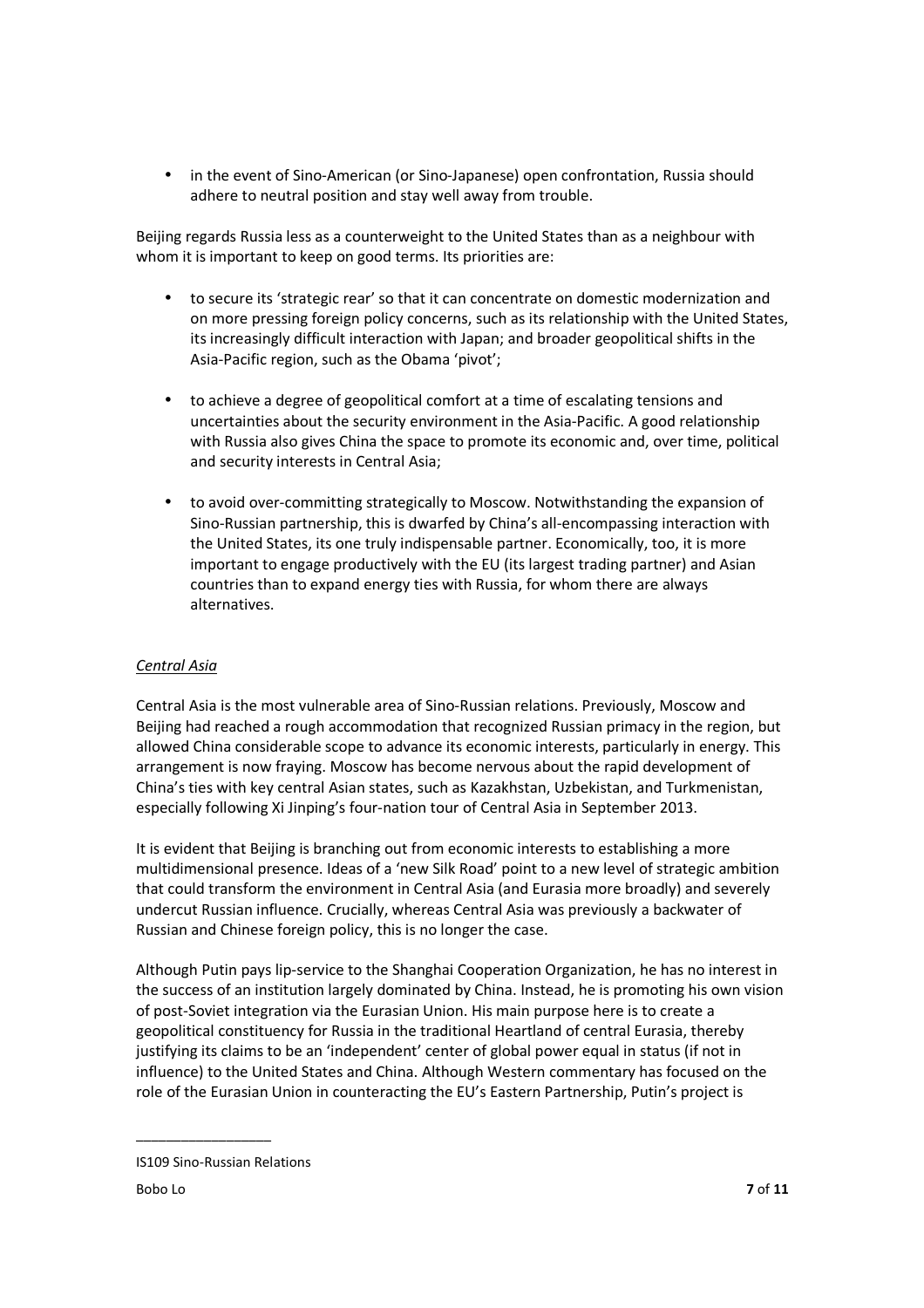directed just as much at China, which is seen as the major challenger to Russian leadership in post-Soviet Eurasia.

### **The Ukraine factor**

Developments in Ukraine are likely to have a major impact on the Sino-Russian relationship, although the precise implications are unclear at this early stage. For Moscow, the bottom line is clear: Ukraine, to use the Chinese expression, is a 'core interest' – no less important than Taiwan or Tibet is to Beijing. Although the Kremlin is cognizant of Chinese sensitivities about 'noninterference', territorial integrity, and separatism, these have scarcely registered in its decisionmaking over the annexation of Crimea.

Beijing is unhappy at Moscow's flagrant disregard of principles to which both have subscribed so publicly. However, it also understands the political context, while also deploring the overthrow of Yanukovych by a grassroots democratic movement supported by the West. Faced with these contradictions, it has adopted a very soft, almost invisible line. The decision to abstain on a UN Security Council resolution criticizing the Crimean referendum was predictable. China could not veto the resolution since this would have condoned Russia's flouting of its Five Principles of Peaceful Co-existence (especially 'mutual respect for sovereignty and territorial integrity'). On the other hand, Beijing was keen to avoid the damage to relations that a 'yes' vote would have incurred.

In the longer term, the Ukraine factor is likely to affect Sino-Russian partnership in a number of ways. From Russia, we can expect a renewed emphasis on Sino-Russian partnership, reflected in:

- increased urgency to finalize the gas supply agreement and maximize the flow of oil to China through the East Siberian-Pacific Ocean (ESPO) pipeline;
- growing emphasis on the BRICS as a '21<sup>st</sup> century' alternative to the (now) G-7;
- a more cautious approach toward Japan, and a reversion to the Sinocentric norm in East Asia;
- an emphasis on commonalities in Central Asia (against the 'three evils' of terrorism, separatism and extremism), while downplaying differences and concerns about China's expanding footprint; and
- a more welcoming attitude toward Chinese investment in the Russian Far East, including encouraging active participation in projects such as the Trans-Siberian and Baikal-Amur Mainline (BAM) railways.

Consistent with its cautious response thus far, Beijing will look to manage the impact of the Ukraine factor on Chinese foreign policy. It will take particular care not to be caught in the crossfire of deteriorating relations between Moscow and the West. In practice, this means:

IS109 Sino-Russian Relations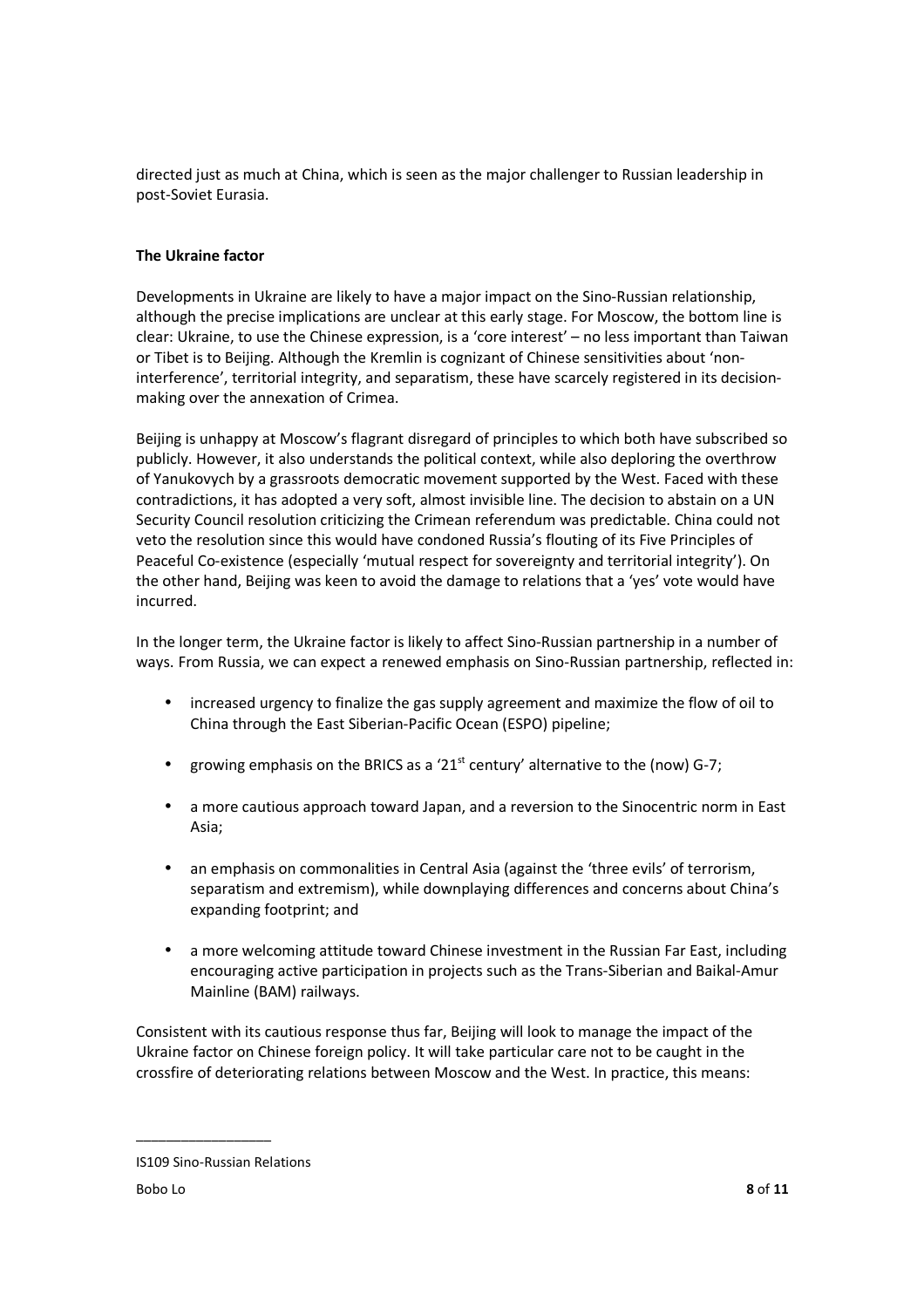- remaining neutral on the Ukrainian crisis, limiting itself to pro forma calls for moderation and political/diplomatic solutions;
- exploiting Russian uncertainties about changes in European energy policy to press for completion of the gas agreement on Chinese terms, as well as securing increased oil volumes;
- taking advantage of Russian geopolitical anxieties vis-à-vis the West to expedite the sale of the SU-35s and Lada-class submarines;
- enlisting Russian support for Chinese positions on the Diaoyu/Senkaku islands, Japanese historical revisionism, South China Sea territoriality, and the Korean question;
- obtaining Moscow's assistance in fulfilling contracts signed previously with Yanukovych (see below);
- securing continued Russian tolerance towards China's expanding interests and influence in Central Asia; and
- encouraging a more accommodating Russian position on Arctic development.

It is an open question as to how many of these Russian and Chinese objectives will be fulfilled. Much will depend on the breadth, duration and gravity of the Ukrainian crisis. At this stage, several outcomes appear more probable than not:

- finalization of a gas supply agreement, possibly during Putin's visit to Beijing in May. However, even if a deal is concluded, there are huge logistical issues to address before Russia becomes a significant gas exporter to China;
- the share of Russian oil exports to China (and the Asia-Pacific) will grow steadily, although not to the level of Saudi Arabia (currently 19 percent of Chinese oil imports), Angola (14 percent), or even Iran (8 percent despite UN sanctions) and Iraq (8 percent, following a 50 percent increase last year);
- finalization of the Su-35 and Lada-class submarine arms sales sometime in 2014-15;
- an increasingly Sinocentric approach in Moscow towards Asia, and the slowing (although not rupture) of rapprochement with Tokyo;
- public solidarity and policy coordination on Syria and Iran;
- partial implementation of Chinese agreements with Ukraine in relation to Crimea; and
- abiding strategic mistrust between Moscow and Beijing, but tempered by mutual appreciation of the benefits of cooperation.

IS109 Sino-Russian Relations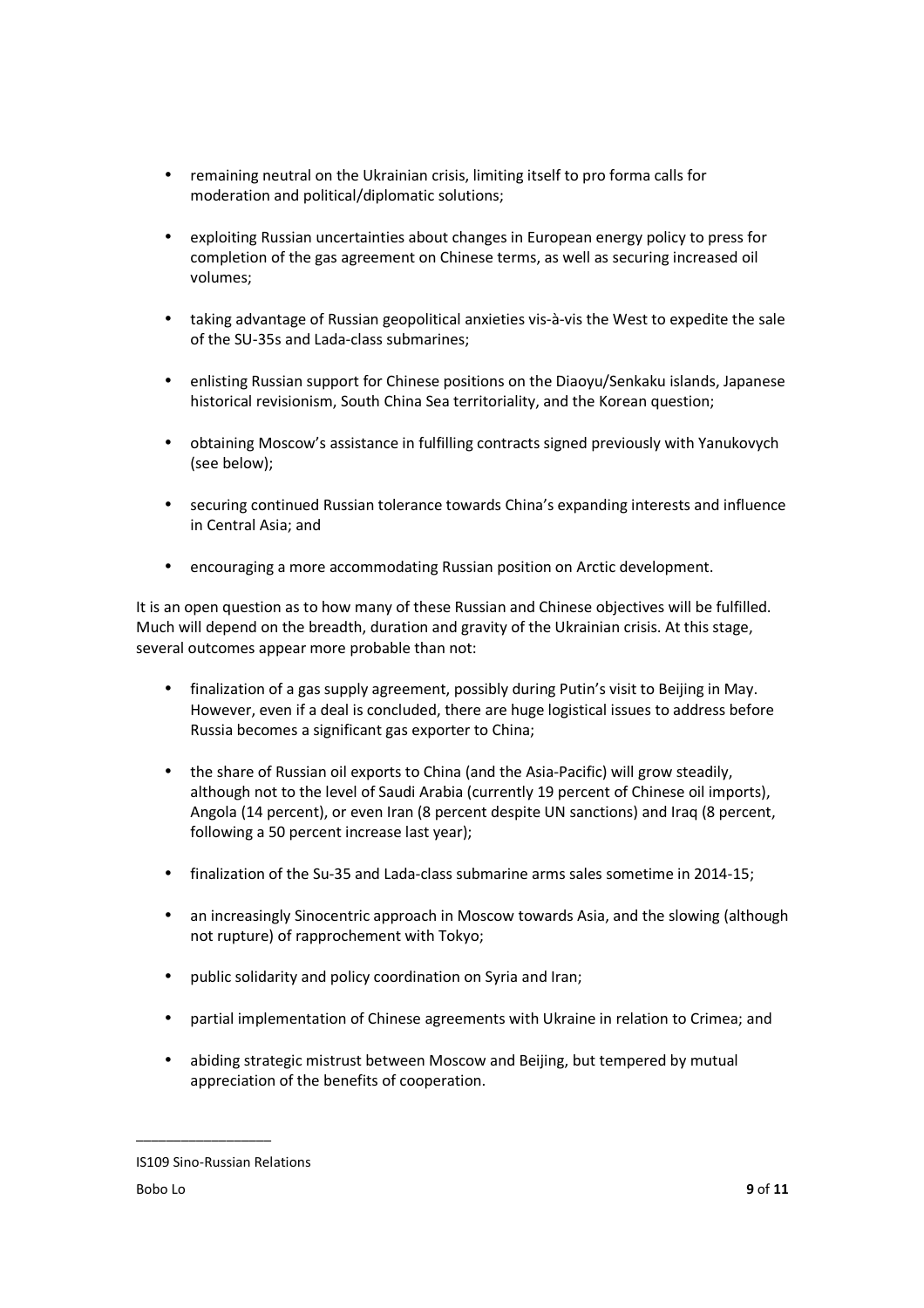## *China-Ukraine relations*

The outlook for China's bilateral relations with Ukraine is unsurprisingly murky. Much will depend on what sort of government emerges in Kyiv, how functional it is, and whether Putin decides to annex parts of eastern Ukraine, in particular the heavily industrial regions of Luhansk and Donetsk.

In the best case scenario, Beijing will look to:

- implement the 30 USD billion worth of agreements signed with Yanukovych during his December 2013 visit to Beijing. These encompass arms deals, infrastructural projects (such as the development of port facilities in Crimea), housing development, energy cooperation (gas and coal), and agricultural imports (soy, barley, and wheat);
- develop the arms relationship further as an important alternative to buying weapons from Russia;
- maintain a working relationship with Kyiv while minimizing any offense to Moscow;
- in the (much) longer term, preserve the possibility of Ukraine becoming a bridge between Europe and Asia as part of the 'new Silk road'.

However, it is quite possible that it will struggle to achieve any of these objectives:

- the agreements with Yanukovych may lapse or be substantially renegotiated, either by a new government in Kyiv or as a result of pressure from Moscow. An independent arms relationship with Ukraine would be in particular jeopardy if Russia were to take over Ukraine's eastern regions;
- a congenitally unstable Ukraine would scarcely be a plausible component of any 'new Silk Road';
- Beijing may find that the only way to maintain a politically 'neutral' stance, balancing between Moscow, Kyiv, Washington, and Brussels, is to stay out of the Ukrainian mess altogether. This would have the advantage of limiting possible collateral damage to Chinese interests elsewhere (notably with Russia), but run the risk of allowing others to steal a march on Beijing.

IS109 Sino-Russian Relations